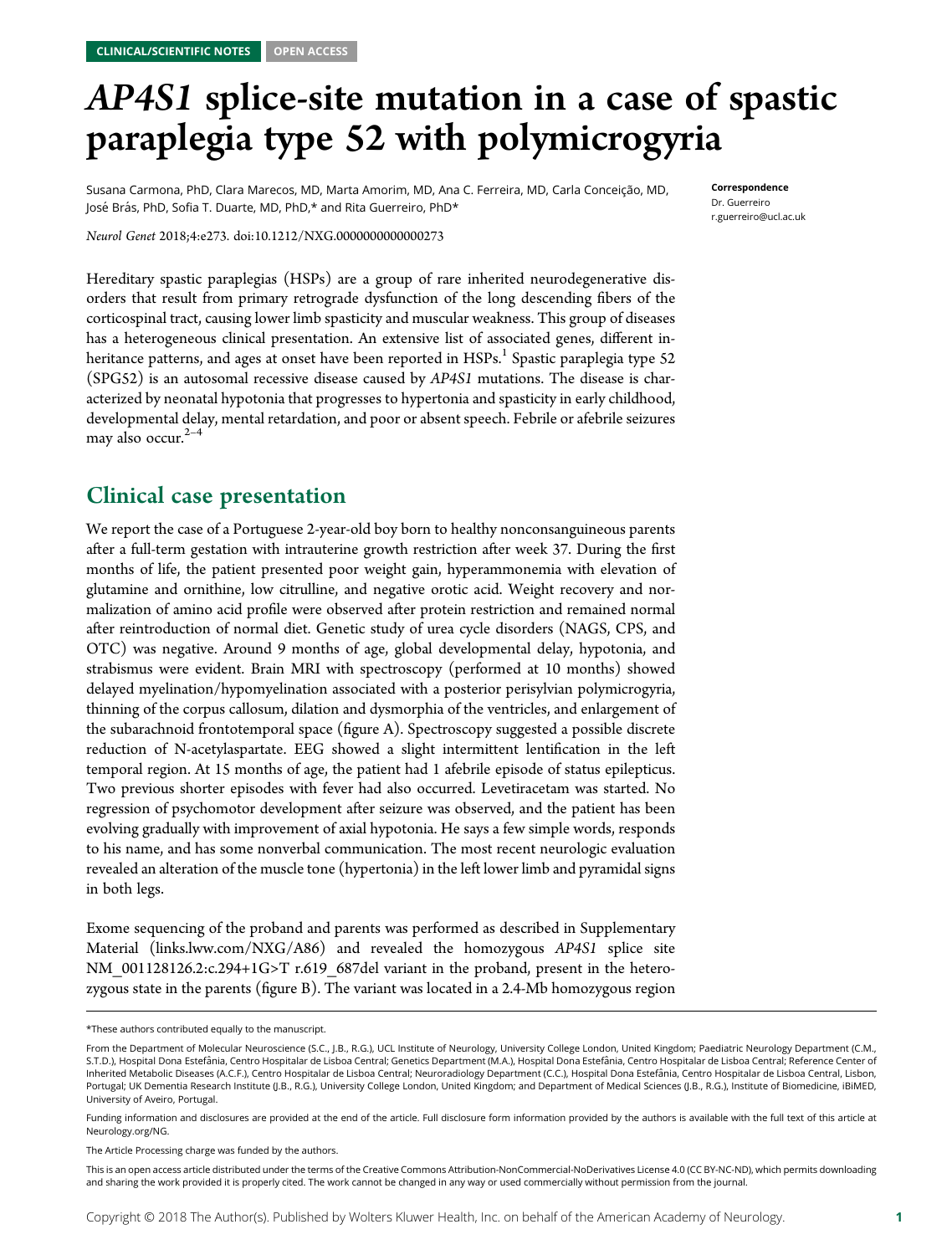#### Figure Patient's brain imaging, pedigree, and consequences of AP4S1 c.294+1G>T variant



(A) Left image: sagittal T1 weighted image showing thin corpus callosum. Central and right images: axial T2 weighted images showing delayed myelination,<br>bilateral posterior perisylvian polymicrogyria, dysmorphic and enlarg proband presents the splice-site variant chr14:g.31542180G>T NM\_001128126.2:c.294+1G>T in the homozygous state, and both parents are heterozygous<br>for the variant. +: c.294+1G>T allele; –: wild-type allele. (C) AP4S1 transc individual. A shorter transcript is produced in the presence of the variant. Each band of the marker ladder represents 100 bp (band size from gel bottom to top: 100, 200, 300, 400, 500, 600, 700, 800, 900, and 1000 bp). (D) Alignment of the wild-type protein sequence (NP\_001121598) to the mutated protein. The alignment was performed with Clustal Omega. The variant leads to the loss of amino acids 76–98. C− = negative control; F = father; M = marker ladder;  $Mo = mother$ ; mut = mutated protein;  $P = patient$ ; WT = wild-type.

of chromosome 14. This variant is extremely rare in the population, with only 1 heterozygous individual present in the Genome Aggregation Database. In silico analysis predicted the loss of the donor splice site of exon 4. A transcript size analysis and Sanger sequencing of cDNA confirmed the presence of a shorter transcript skipping exon 4 associated with the variant (figure C). As a consequence, the polypeptide of 23 amino acids (76 a.a.–98 a.a.) encoded by exon 4 is lost (figure D).

#### **Discussion**

Discussion AP4S1 encodes the small subunit of the adaptor protein complex-4 (AP4 complex). This complex is recruited to the trans-Golgi network, where it mediates vesicle trafficking to endosomes or basolateral plasma membrane in a clathrinindependent manner.<sup>5</sup> Mutations in the 4 subunits of the complex have been associated with similar autosomal recessive phenotypes mainly characterized by spastic tetraplegia.<sup>6</sup> The mutation found in our patient leads to the loss of exon 4, with predicted important consequences to the protein structure and the AP4 complex function. Anatomical changes similar to those observed in patients have been reported in an AP-4 complex knockout mouse model: enlargement of the lateral

ventricles and thinning of the corpus callosum.<sup>7</sup> Similar changes have also been seen in the patient described here, together with febrile and afebrile seizures. When exome sequencing was performed and analyzed, the patient did not show hypertonia in the lower limbs. However, as reported in other patients, this clinical entity may progress from hypotonic to hypertonic status. The most recent neurologic evaluation revealed the presence of hypertonia in the left leg, associated with pyramidal signs, suggesting the possibility of future development of a spastic paraparesis, typical of this disease.

Here, we report a case of SPG52 associated with posterior perisylvian polymicrogyria, unexplained transitory hyperammonemia, and absence of facial dysmorphisms, which suggest an expansion of the disease phenotype.

#### Author contributions

S. Carmona: study concept and design; acquisition, analysis and interpretation of data; and writing of the manuscript. C. Marecos, M. Amorim, A.C. Ferreira, and C. Conceição: acquisition of patient data and critical revision of the manuscript for intellectual content. J. Brás: study concept and design; analysis and interpretation of data; and critical revision of the manuscript for intellectual content. S.T. Duarte: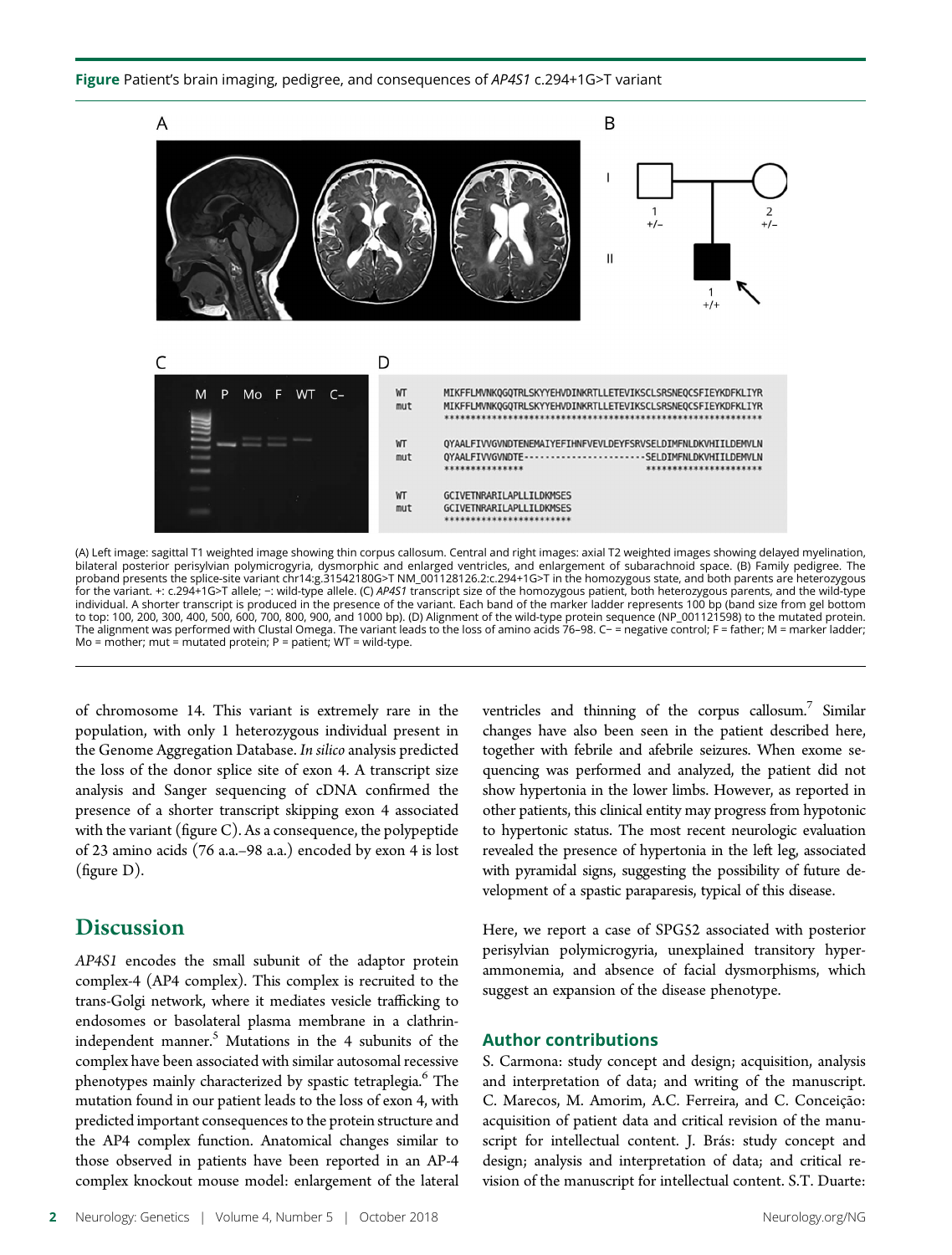acquisition of patient data; analysis and interpretation of data; and writing and critical revision of the manuscript for intellectual content. R. Guerreiro: study concept and design; analysis and interpretation of data; study supervision; and writing and critical revision of the manuscript for important intellectual content.

#### Acknowledgment

The authors acknowledge the family who participated in this study.

#### Study funding

This work was partially funded by the Alzheimer's Society.

#### **Disclosure**

S. Carmona, C. Marecos, M. Amorim, A.C. Ferreira, and C. Conceição report no disclosures. J. Brás serves on the editorial board of the Journal of Parkinson's Disease and has received research support from the Alzheimer's Society. S. Temudo Duarte has received travel funding from Nutricia. R. Guerreiro serves on the editorial boards of ScienceMatters, the American Journal of Neurodegenerative Disease, and the Journal of Parkinson's Disease and has received research support from the Alzheimer's Society. Full disclosure form information provided by the authors is available with the full text of this article at [Neurology.org/NG](http://ng.neurology.org/lookup/doi/10.1212/NXG.0000000000000273).

Received February 20, 2018. Accepted in final form July 31, 2018.

#### References

- 1. de Souza PVS, de Rezende Pinto WBV, de Rezende Batistella GN, Bortholin T, Oliveira ASB. Hereditary spastic paraplegia: clinical and genetic hallmarks. Cerebellum 2017;16:525–551.
- 2. Abou Jamra R, Philippe O, Raas-Rothschild A, et al. Adaptor protein complex 4 deficiency causes severe autosomal-recessive intellectual disability, progressive spastic paraplegia, shy character, and short stature. Am J Hum Genet 2011;88:788–795.
- 3. Hardies K, May P, Djémié T, et al. Recessive loss-of-function mutations in AP4S1 cause mild fever-sensitive seizures, developmental delay and spastic paraplegia through loss of AP-4 complex assembly. Hum Mol Genet 2015;24:2218–2227.
- 4. Tessa A, Battini R, Rubegni A, et al. Identification of mutations in AP4S1/SPG52 through next generation sequencing in three families. Eur J Neurol 2016;23:1580–1587.
- 5. Park SY, Guo X. Adaptor protein complexes and intracellular transport. Biosci Rep 2014;34:e00123.
- 6. Tüysüz B, Bilguvar K, Koçer N, et al. Autosomal recessive spastic tetraplegia caused by AP4M1 and AP4B1 gene mutation: expansion of the facial and neuroimaging features. Am J Med Genet A 2014;164A:1677–1685.
- 7. Ivankovic D, López-Doménech G, Drew J, Tooze SA. AP-4 Mediated ATG9A Sorting Underlies Axonal and Autophagosome Biogenesis Defects in a Mouse Model of AP-4 Deficiency Syndrome. bioRxiv. Epub 2017. Available at: [biorxiv.org/content/early/](https://www.biorxiv.org/content/early/2017/12/16/235101.abstract) [2017/12/16/235101.abstract](https://www.biorxiv.org/content/early/2017/12/16/235101.abstract). Accessed January 31, 2018.